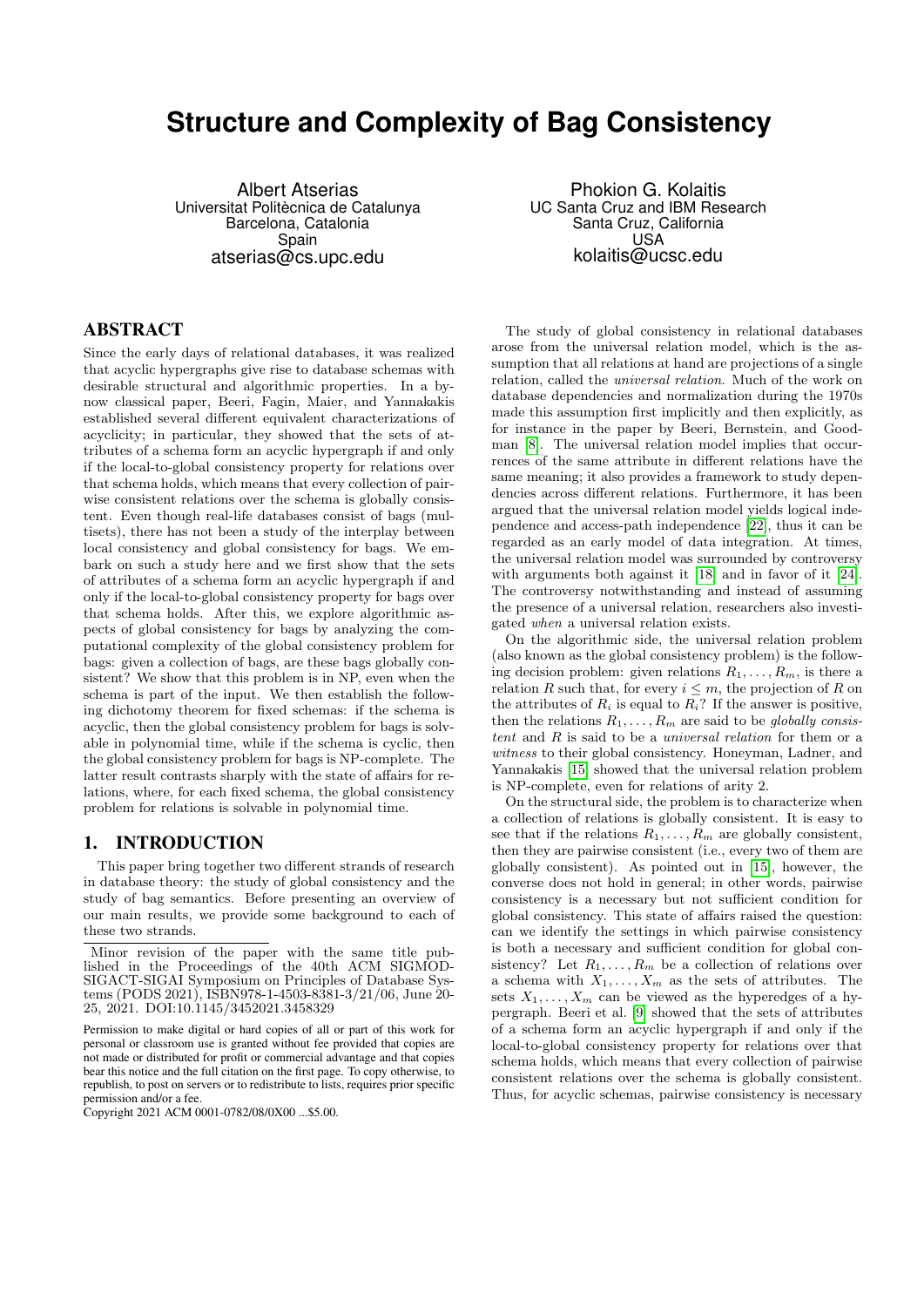and sufficient for global consistency. Consequently, the universal relation problem is solvable in polynomial time, if the sets of attributes of the schema form an acyclic hypergraph.

Much of the research in database theory assumes that relations are sets. In 1993, Chaudhuri and Vardi [\[12\]](#page-7-6) pointed out that there is a gap between database theory and database practice because "real" databases use bags (multisets). They called for a re-examination of the foundations of databases where the fundamental concepts and algorithmic problems are investigated under bag semantics, instead of set semantics. In particular, Chaudhuri and Vardi [\[12\]](#page-7-6) raised the question of the decidability of the conjunctive query containment problem under bags semantics (the same problem under set semantics is known to be NP-complete [\[11\]](#page-7-7)). In spite of various efforts in the past and some recent progress [\[19,](#page-7-8) [20\]](#page-7-9), this question remains unanswered at present.

It is perhaps surprising that a study of consistency notions under bag semantics has not been carried so far. Our main goal here is to embark on such a study and to explore both structural and algorithmic aspects of pairwise consistency and of global consistency under bag semantics. In this study, the consistency notions for bags are, of course, defined using bag semantics in the computation of projections.

Summary of Results In general, properties of relations need not carry over automatically to similar properties of bags. This phenomenon manifests itself in the context of consistency properties. Indeed, it is well known that if a collection of relations is globally consistent, then their relational join is a witness to their global consistency (see, e.g., [\[15\]](#page-7-4)); in other words, their relational join is a universal relation for them and, in fact, it is the largest universal relation. In contrast, we point out that this property fails for bags, i.e., there is a collection of bags that is globally consistent but the bag-join of the bags in the collection is not a witness to their global consistency; furthermore, there may be no biggest witness to the consistency of these bags.

Our first result asserts that two bags are consistent if and only if they have the same projection on their common attributes. While the analogous fact for relations is rather trivial, here we need to bring in tools from the theory of linear programming and maximum flow problems. As a corollary, we obtain a polynomial-time algorithm for checking whether two given bags are consistent and returning a witness to their consistency, if they are consistent. After this, we establish our main result concerning the structure of bag consistency. Specifically, we show that the sets of attributes of a schema form an acyclic hypergraph if and only if the local-to-global consistency for bags over that schema holds. Thus, the main finding by Beeri et al. [\[9\]](#page-7-5) about acyclicity and consistency extends to bags. The architecture of the proof, however, is different from that in [\[9\]](#page-7-5). In particular, if a schema is cyclic, we give an explicit construction of a collection of bags that are pairwise consistent, but not globally consistent; the inspiration for our construction comes from an earlier construction of hard-to-prove tautologies in propositional logic by Tseitin [\[23\]](#page-7-10).

We then explore algorithmic aspects of global consistency for bags by analyzing the computational complexity of the global consistency problem for bags: given a collection of bags, are these bags globally consistent? Using a sparsemodel property of integer programming that is reminiscent of Carathéodory's Theorem for conic hulls [\[13\]](#page-7-11), we first show that this problem is in NP, even when the schema is part of

the input. After this, we establish the following dichotomy theorem for fixed schemas: if the schema is acyclic, then the global consistency problem for bags is solvable in polynomial time, while if the schema is cyclic, then the global consistency problem for bags is NP-complete. The latter result contrasts sharply with the state of affairs for relations, where, for each fixed schema, the global consistency problem for relations is solvable in polynomial time. Our NP-hardness results build on an earlier NP-hardness result about three-dimensional statistical data tables by Irving and Jerrum [\[17\]](#page-7-12), which was later on refined by De Loera and Onn [\[21\]](#page-7-13). Translated into our context, this result asserts the NPhardness of the global consistency problem for bags over the triangle hypergraph, i.e., the hypergraph with hyperedges of the form  $\{A_1, A_2\}, \{A_2, A_3\}, \{A_3, A_1\}.$ 

We conclude the paper with a brief overview of extensions of the results reported here to relations over semirings.

Related Work The interplay between local consistency and global consistency arises naturally in several different settings. Already in 1962, Vorob'ev [\[25\]](#page-7-14) studied this interplay in the setting of probability distributions and characterized the local-to-global consistency property for probability distributions in terms of a structural property of hypergraphs that turned out to be equivalent to hypergraph acyclicity. It appears that Beeri et al. [\[9\]](#page-7-5) were unaware of Vorob'ev work, but later on Vorob'ev's work was cited in a survey of database theory by Yannakakis [\[27\]](#page-7-15). In recent years, the interplay between local consistency and global consistency has been explored at great depth in the setting of quantum information by Abramsky and his collaborators (see, e.g., [\[3,](#page-7-16) [4,](#page-7-17) [5\]](#page-7-18)). In that setting, the interest is in contextuality phenomena, which are situations where collections of measurements are locally consistent but globally inconsistent - Bell's celebrated theorem [\[10\]](#page-7-19) is an instance of this. The similarities between these different settings (probability distributions, relational databases, and quantum mechanics) were pointed out explicitly by Abramsky [\[1,](#page-7-20) [2\]](#page-7-21). This also raised the question of developing a unifying framework in which, among other things, the results by Vorob'ev and the results by Beeri et al. are special cases of a single result. Using a relaxed notion of consistency, we established such a result for relations over semirings [\[6\]](#page-7-22). For the bag semiring, however, the relaxed notion of consistency that we studied in [\[6\]](#page-7-22) is essentially equivalent to the consistency of probability distributions with rational values (and not to the consistency of bags). This left open the question of exploring the interplay between (the standard notions of) local consistency and global consistency for bags, which is what we set to do in the present paper.

## <span id="page-1-0"></span>2. RELATIONAL CONSISTENCY

Basic Notions An attribute A is a symbol with an associated set  $Dom(A)$  called its *domain*. If X is a finite set of attributes, then we write  $\text{Tup}(X)$  for the set of X-tuples; this means that  $Tup(X)$  is the set of functions that take each attribute  $A \in X$  to an element of its domain  $Dom(A)$ . Note that Tup $(\emptyset)$  is non-empty as it contains the *empty tuple*, i.e., the unique function with empty domain. If  $Y \subseteq X$  is a subset of attributes and  $t$  is an  $X$ -tuple, then the *projection of t* on Y, denoted by  $t[Y]$ , is the unique Y-tuple that agrees with t on Y. In particular,  $t[\emptyset]$  is the empty tuple.

Let  $X$  be a set of attributes. A *relation* over  $X$  is a function  $R: \text{Tup}(X) \to \{0,1\}$ . We write  $R(X)$  to emphasize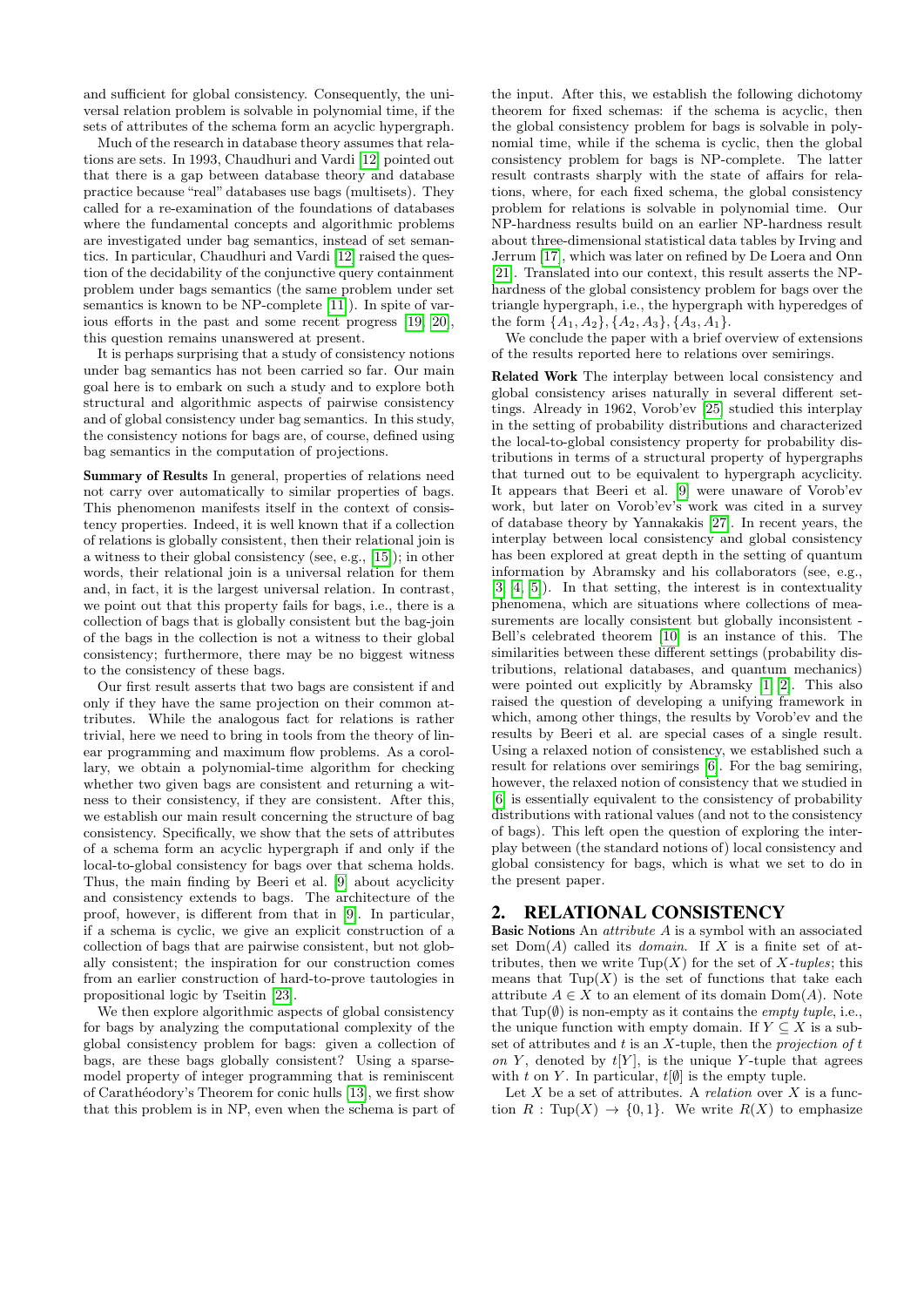the fact that  $R$  is a relation over schema  $X$ . The support  $\text{Supp}(R)$  of R is the set of X-tuples t with a non-zero value, i.e.,  $\text{Supp}(R) := \{t \in \text{Tup}(X) : R(t) \neq 0\}$ . Whenever no confusion arises, we write  $R'$  to denote  $\text{Supp}(R)$ . We say that R is *finite* if its support  $R'$  is a finite set. In what follows, we will make the blanket assumption that all relations considered are finite, so we will omit the term "finite". Every relation  $R$  can be identified with its support  $R'$ , thus every relation  $R$  can be viewed as a finite set of  $X$ -tuples.

Let R be a relation over X and assume that  $Z \subseteq X$ . The projection  $R[Z]$  of R on Z is the relation over Z consisting of all projections  $t[Z]$ , for  $t \in R$ . It is easy to see that for all  $W \subseteq Z \subseteq X$ , we have  $R[Z][W] = R[W]$ .

If  $X$  and  $Y$  are sets of attributes, then we write  $XY$  as shorthand for the union  $X \cup Y$ . Accordingly, if x is an Xtuple and y is a Y-tuple such that that  $x[X \cap Y] = y[X \cap Y]$ , then we write  $xy$  to denote the XY-tuple that agrees with x on X and on y on Y. We say that x joins with y, and that y joins with  $x$ , to produce the tuple  $xy$ .

The join  $R \bowtie S$  of two relations  $R(X)$  and  $S(Y)$  is the relation over XY consisting of all XY-tuples t such that  $t[X]$ is in R and  $t[Y]$  is in S, i.e., all tuples of the form  $xy$  such that  $x \in R$ ,  $y \in S$ , and x joins with y.

Consistency of Two Relations Assume that  $R(X)$  and  $S(X)$ are two relations over the schemas  $X$  and  $Y$ . We say that  $R(X)$  and  $S(Y)$  are *consistent* if there is a relation T over XY such that  $T[X] = R$  and  $T[Y] = S$ . We also say that T witnesses the consistency of  $R$  and  $S$ . The next proposition, whose proof is straightforward, gives a useful criterion for the consistency of R and S.

<span id="page-2-0"></span>PROPOSITION 1. Let  $R(X)$  and  $S(Y)$  be two relations. The following statements are equivalent:

- 1. R and S are consistent.
- 2.  $R[X \cap Y] = S[X \cap Y]$ .

Global Consistency of Relations Let  $R_1(X_1), \ldots, R_m(X_m)$ be relations over the schemas  $X_1, \ldots, X_m$ . We say that the collection  $R_1, \ldots, R_m$  is globally consistent if there is a relation T over  $X_1 \cup \cdots \cup X_m$  such that  $R_i = T[X_i]$  for all  $i \in [m] = \{1, \ldots, m\}$ . We say that T witnesses the global consistency of  $R_1, \ldots, R_m$ , and we call it a universal relation for  $R_1, \ldots, R_m$ . The next result presents well known and easy to prove facts about global consistency (see, e.g., [\[15\]](#page-7-4)).

<span id="page-2-1"></span>PROPOSITION 2. Assume that  $R_1(X_1), \ldots, R_m(X_m)$  are relations over the schemas  $X_1, \ldots, X_m$ .

- If T is a relation witnessing the global consistency of the relations  $R_1, \ldots, R_m$ , then  $T \subseteq R_1 \bowtie \cdots \bowtie R_m$ .
- The collection  $R_1, \ldots, R_m$  is globally consistent if and only if  $(R_1 \boxtimes \cdots \boxtimes R_m)[X_i] = R_i$  for all  $i = 1, \ldots, m$ .

Consequently, if the collection  $R_1, \ldots, R_m$  is globally consistent, then the join  $R_1 \bowtie \cdots \bowtie R_m$  is the *largest* universal relation for  $R_1, \ldots, R_m$ .

In relational database theory, there has been an extensive study of both the structural and the algorithmic aspects of global consistency. We begin by surveying some of the results concerning the structural aspects of global consistency. The main problem is to characterize when a collection of relations is globally consistent.

We say that the relations  $R_1(X_1), \ldots, R_m(X_m)$  are pairwise consistent if for every  $i, j \in [m]$ , the relations  $R_i(X_i)$ and  $R_i(X_i)$  are consistent. Clearly, if a relation T witnesses the global consistency of  $R_1, \ldots, R_m$ , then the relation  $T[X_i X_j]$  witnesses the consistency of  $R_i$  and  $R_j$ , for every  $i, j \in [m]$ . Thus, if the collection  $R_1, \ldots, R_m$  is globally consistent, then the relations  $R_1, \ldots, R_m$  are pairwise consistent. The converse, however, is not true, in general. Indeed, let  $X_1 = \{A_1, A_2\}, X_2 = \{A_2, A_3\}, X_3 = \{A_3, A_1\}$ and consider the relations  $R_1(A_1A_2) = \{00, 11\}, R_2(A_2A_3) =$  $\{01, 10\}, R_3(A_3A_1) = \{00, 11\}.$  By Proposition [1,](#page-2-0) these relations are pairwise consistent. By Proposition [2,](#page-2-1) however, they are not globally consistent because  $R_1 \bowtie R_2 \bowtie R_3 = \emptyset$ .

Beeri, Fagin, Maier, and Yannakakis [\[9\]](#page-7-5) characterized the set of schemas for which pairwise consistency is a necessary and sufficient condition for global consistency of relations. Their characterization involves notions from hypergraph theory that we now review.

Acyclic Hypergraphs A hypergraph is a pair  $H = (V, E)$ , where  $V$  is a set of vertices and  $E$  is a set of hyperedges, each of which is a non-empty subset of  $V$ . Every collection  $X_1, \ldots, X_m$  of sets of attributes can be identified with a hypergraph  $H = (V, E)$ , where  $V = X_1 \cup \cdots \cup X_m$  and  $E =$  ${X_1, \ldots, X_m}$ . Conversely, every hypergraph  $H = (V, E)$ gives rise to a collection  $X_1, \ldots, X_m$  of sets of attributes, where  $X_1, \ldots, X_m$  are the hyperedges of H. Thus, we can move from collections of sets of attributes to hypergraphs, and vice versa. The notion of an *acyclic* hypergraph generalizes the notion of an acyclic graph. Since we will not work directly with the definition of an acyclic hypergraph, we refer the reader to [\[9\]](#page-7-5) for the precise definition. Instead, we focus on other notions that are equivalent to hypergraph acyclicity and will be of interest to us in the sequel.

Conformal and Chordal Hypergraphs The primal graph of a hypergraph  $H = (V, E)$  is the undirected graph that has V as its set of vertices and has an edge between any two distinct vertices that appear together in at least one hyperedge of H. A hypergraph  $H$  is *conformal* if the set of vertices of every clique (i.e., complete subgraph) of the primal graph of  $H$ is contained in some hyperedge of  $H$ . A hypergraph  $H$  is chordal if its primal graph is chordal, that is, if every cycle of length at least four of the primal graph of  $H$  has a chord (i.e., an edge that connects two nodes on the cycle, but is not one of the edges of the cycle). To illustrate these concepts, let  $V_n = \{A_1, \ldots, A_n\}$  be a set of n vertices and consider the hypergraphs

$$
P_n = (V_n, \{A_1, A_2\}, \dots, \{A_{n-1}, A_n\})
$$
(1)

$$
C_n = (V_n, \{A_1, A_2\}, \dots, \{A_{n-1}, A_n\}, \{A_n, A_1\}) \tag{2}
$$

$$
H_n = (V_n, \{V_n \setminus \{A_i\} : 1 \le i \le n\})
$$
\n(3)

If  $n \geq 2$ , then the hypergraph  $P_n$  is both conformal and chordal. The hypergraph  $C_3 = H_3$  is chordal, but not conformal. For every  $n \geq 4$ , the hypergraph  $C_n$  is conformal, but not chordal, while the hypergraph  $H_n$  is chordal, but not conformal.

Running Intersection Property A hypergraph  $H$  has the running intersection property if there is a listing  $X_1, \ldots, X_m$  of all hyperedges of H such that for every  $i \in [m]$  with  $i \geq 2$ , there exists a  $j < i$  such that  $X_i \cap (X_1 \cup \cdots \cup X_{i-1}) \subseteq X_j$ .

**Join Tree** A *join tree* for a hypergraph  $H$  is an undirected tree  $T$  with the set  $E$  of the hyperedges of  $H$  as its vertices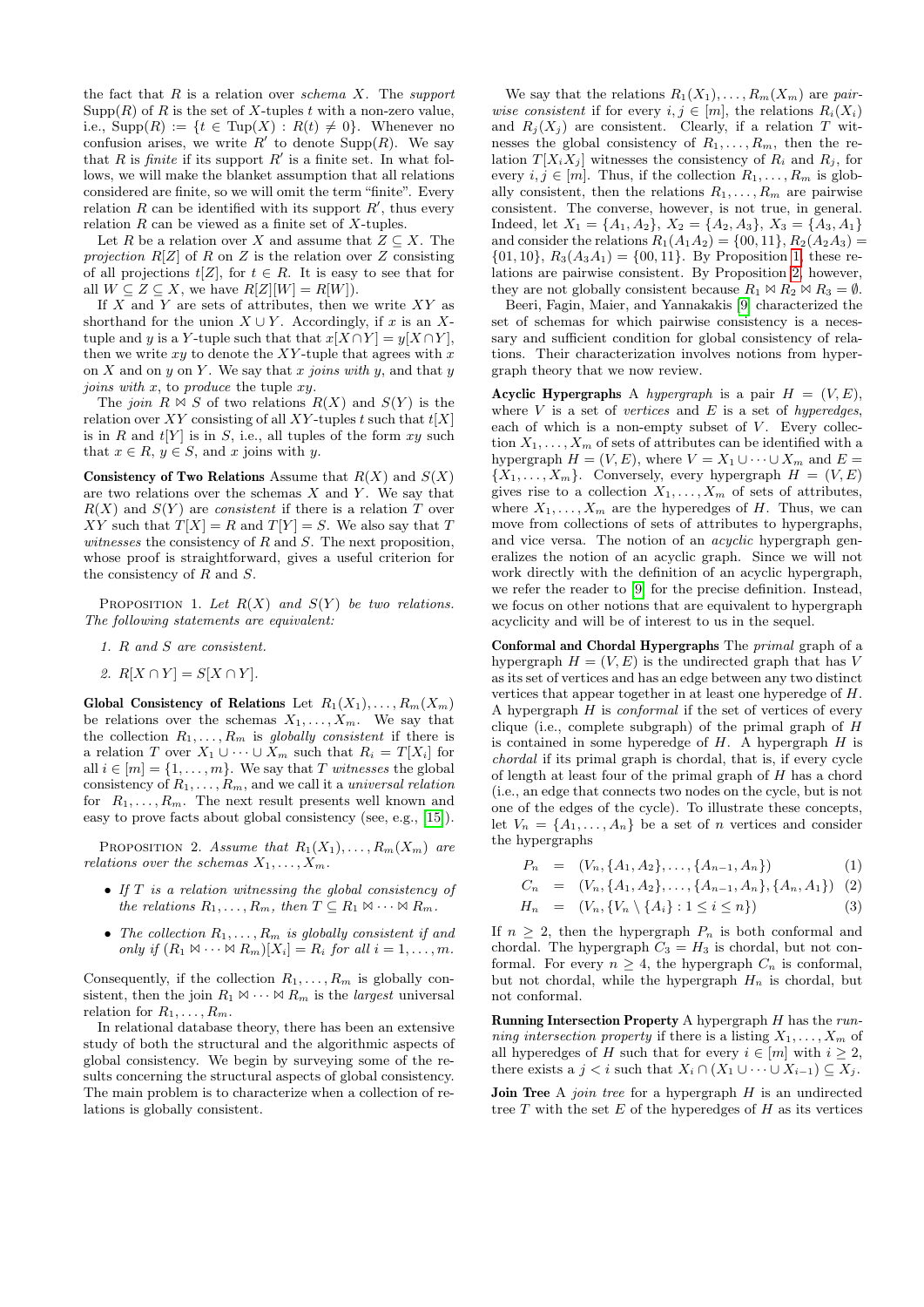and such that for every vertex  $v$  of  $H$ , the set of vertices of  $T$  containing  $v$  forms a subtree of  $T$ , i.e., if  $v$  belongs to two vertices  $X_i$  and  $X_j$  of T, then v belongs to every vertex of T in the unique simple path from  $X_i$  to  $X_j$  in T.

Local-to-Global Consistency Property for Relations Let H be a hypergraph and let  $X_1, \ldots, X_m$  be a listing of all hyperedges of  $H$ . We say that  $H$  has the *local-to-global consis*tency property for relations if every pairwise consistent collection  $R_1(X_1), \ldots, R_m(X_m)$  of relations over the schemas  $X_1, \ldots, X_m$  is globally consistent.

We are ready to state the main result in Beeri et al. [\[9\]](#page-7-5).

THEOREM 1 (THEOREM 3.4 IN [\[9\]](#page-7-5)). Let H be a hypergraph. The following statements are equivalent:

- (a) H is an acyclic hypergraph.
- (b) H is a conformal and chordal hypergraph.
- (c) H has the running intersection property.
- (d) H has a join tree.
- (e) H has the local-to-global consistency property for relations.

As an illustration, if  $n \geq 2$ , the hypergraph  $P_n$  is acyclic, hence it has the local-to-global consistency property for relations. In contrast, if  $n \geq 3$ , the hypergraphs  $C_n$  and  $H_n$  are cyclic, hence they do not have the local-to-global consistency property for relations.

Complexity of Global Consistency for Relations We now discuss the algorithmic aspects of global consistency. The global consistency problem for relations (also known as the universal relation problem for relations) asks: given a hypergraph  $H = (V, \{X_1, \ldots, X_m\})$  and relations  $R_1, \ldots, R_m$  over  $H$ , is the collection  $R_1, \ldots, R_m$  globally consistent? Honeyman, Ladner, and Yannakakis [\[15\]](#page-7-4) established the following result.

THEOREM 2. The global consistency problem for relations is NP-complete.

The NP-hardness of the global consistency problem for relations is proved via a reduction from 3-Colorability in which each relation has arity 2 and consists of just six pairs. Specifically, each edge  $(u, v)$  in a given graph G gives rise to a relation of arity 2 with attributes  $u$  and  $v$ ; the six pairs in the relation are the pairs of different colors chosen from the three colors "red", "blue", and "green". The membership in NP uses the observation that if a collection  $R_1, \ldots, R_m$  of relations is globally consistent, then a witness W of this fact can be obtained as follows: for each  $i \leq m$  and each tuple  $t \in R_i$ , pick a tuple in the join  $R_1 \bowtie \cdots \bowtie R_m$  that extends t and insert it in  $W$ . In particular, the cardinality  $|W|$  of  $W$  is bounded by the sum  $\sum_{i=1}^{m} |R_i| \leq m \max\{|R_i| : i \in [m]\},$  and thus the size of  $W$  is bounded by a polynomial in the size of the input hypergraph H and the input relations  $R_1, \ldots, R_m$ .

Several restricted cases of the global consistency problem for relations turn out to be solvable in polynomial time.

First, Proposition [1](#page-2-0) implies that the consistency problem for two relations is solvable in polynomial time, since it amounts to checking that the two given relations  $R(X)$  and  $S(Y)$  have the same projection on  $X \cap Y$ .

Second, from the preceding fact and from Theorem [1,](#page-3-0) it follows that the global consistency problem for relations is solvable in polynomial time when restricted to acyclic hypergraphs, since, in this case, the global consistency of a

collection of relations is equivalent to the pairwise consistency of the relations in the collection.

Finally, for every fixed hypergraph  $H = (V, \{X_1, \ldots, X_m\})$ (be it cyclic or acyclic), the global consistency problem restricted to relations  $R_1(X_1), \ldots, R_m(X_m)$  with sets of attributes  $X_1, \ldots, X_m$  is also solvable in polynomial time. This is so because, by Proposition [2,](#page-2-1) one can first compute the join  $J = R_1 \Join \cdots \Join R_m$  in polynomial time and then check whether  $J[X_i] = R_i$  holds, for  $i = 1, \ldots, m$ . While the cardinality  $|J|$  of this witness  $J$  can only be bounded by  $\prod_{i=1}^{m} |R_i| \le \max\{|R_i| : i \in [m]\}^m$ , this cardinality is still polynomial in the size of the input because, in this case, the exponent m is fixed and not part of the input.

#### <span id="page-3-0"></span>3. BAG CONSISTENCY

**Basic Notions** Let  $X$  be a set of attributes. A bag over  $X$ is a function  $R: \text{Tup}(X) \to \{0, 1, 2, ...\}$ . As with relations, we write  $R(X)$  to emphasize the fact that R is a bag over X; the support  $\text{Supp}(R)$  (also denoted by  $R'$ ) of R is the set of  $X$ -tuples  $t$  that are assigned non-zero value. We say that R is finite if its support  $R'$  is a finite set. In the sequel, we will assume that all bags are finite.

If  $R$  is a bag and  $t$  is an  $X$ -tuple, then the non-negative integer  $R(t)$  is called the *multiplicity* of t in R; we write t :  $R(t)$  to denote that the multiplicity of t in R is equal to  $R(t)$ . Every bag  $R$  can be viewed as a finite set of elements of the form  $t: R(t)$ , where  $t \in R'$  and  $R(t) \neq 0$ . A bag can also be represented in tabular form. For example, the table

| A              | В       | # |
|----------------|---------|---|
| a <sub>1</sub> | $b_1$ : | 2 |
| a <sub>2</sub> | $b_2$ : | 1 |
| $a_3$          | $b_3:$  | 5 |

represents the bag  $R = \{(a_1, b_1) : 2, (a_2, b_2) : 1, (a_3, b_3) : 5\}.$ Let R be a bag over X and assume that  $Z \subseteq X$ . If t is a Z-tuple, then the *marginal of R over t* is defined by

<span id="page-3-1"></span>
$$
R(t) := \sum_{\substack{r \in R':\\r|Z|=t}} R(r). \tag{4}
$$

Thus, every bag  $R$  over  $X$  induces a bag over  $Z$ , called the marginal of R on Z and denoted by  $R[Z]$ . It is easy to verify that for all  $W \subseteq Z \subseteq X$ , we have  $R[Z][W] = R[W]$ .

Let  $R$  be a bag over  $X$  and  $S$  a bag over  $Y$ . The bag join  $R \Join_b S$  of  $R$  and  $S$  is the bag over XY having support  $R' \bowtie S'$  and such that every XY-tuple  $t \in R' \bowtie S'$  has multiplicity  $(R \bowtie_b S)(t) = R(t[X]) \times S(t[Y])$ .

Consistency of Two Bags Two bags  $R(X)$  and  $S(Y)$  are consistent if there is a bag  $T(XY)$  such that  $T[X] = R$ and  $T[Y] = S$ , where now the projections are computed according to Equation  $(4)$ ; we say that T witnesses the consistency of R and S. It is easy to see that if  $R(X)$  and  $S(Y)$ are consistent bags and  $T$  is a bag that witnesses their consistency, then  $T' \subseteq R' \bowtie S'$ , that is, the support of T is contained in the join of the supports of R and S.

By Proposition [1,](#page-2-0) if two relations  $R(X)$  and  $S(Y)$  are consistent, then their join  $R \Join S$  witnesses their consistency; moreover,  $R \Join S$  is the largest relation that has this property. In contrast, this is not true for bags because there are consistent bags  $R(X)$  and  $S(Y)$  such that the support  $T'$  of every bag  $\overline{T}$  witnessing their consistency is a proper subset of  $R' \bowtie S'$ . For example, consider the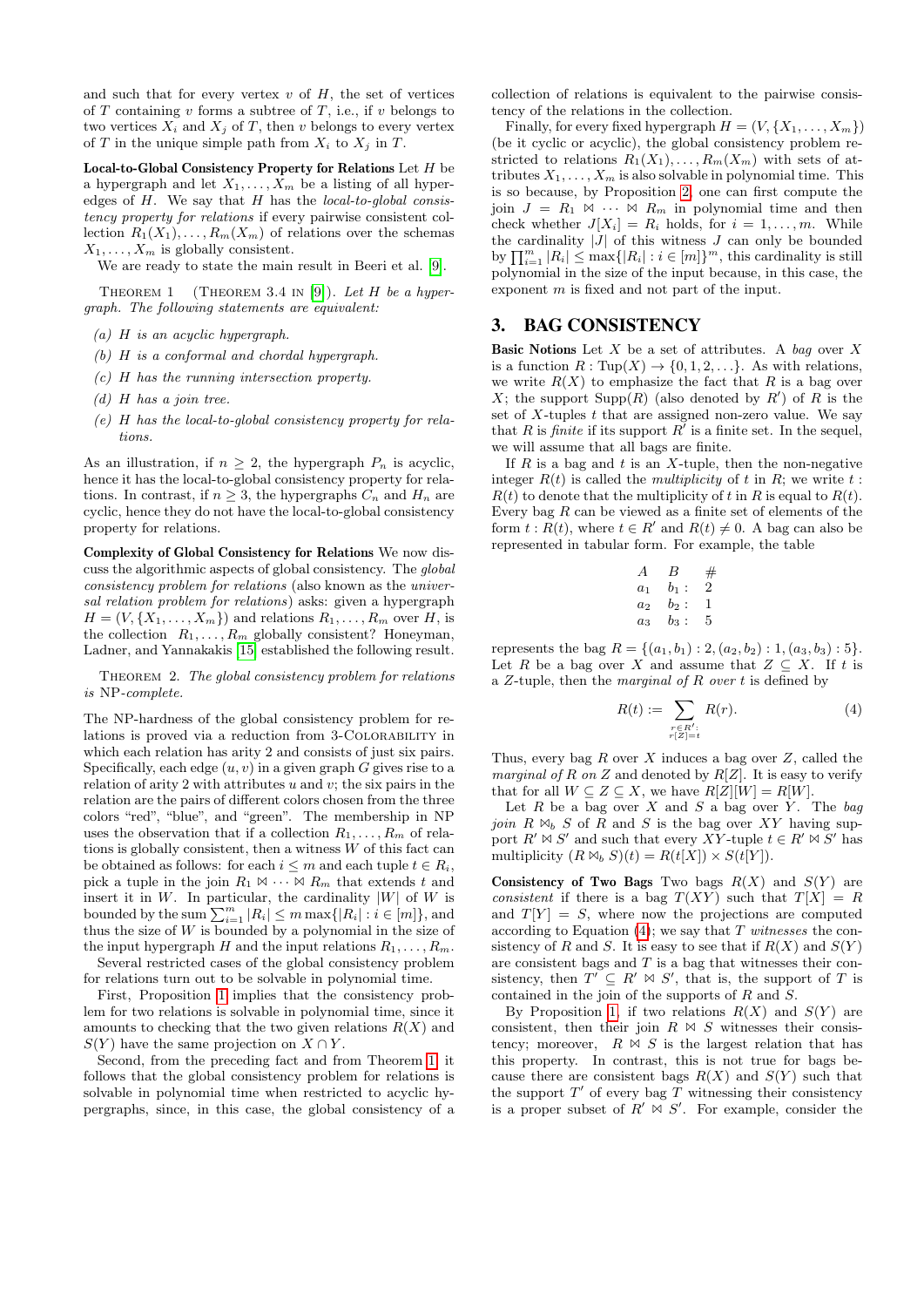bags  $R_1(AB) = \{(1,2) : 1, (2,2) : 1\}$  and  $S_1(BC) =$  $\{(2, 1) : 1, (2, 2) : 1\};$  their consistency (as bags) is witnessed by the bags  $T_1(ABC) = \{(1, 2, 2) : 1, (2, 2, 1) : 1\}$ and  $T_2(ABC) = \{(1, 2, 1) : 1, (2, 2, 2) : 1\}$ , but no other bag. This example can be extended as follows. For  $n \geq 2$ , let  $R_{n-1}(A, B)$  and  $S_{n-1}(B, C)$  be the bags

$$
\{(1,2): 1, (2,2): 1, \ldots, (1,n): 1, (n,n): 1\}
$$

$$
\{(2,1): 1, (2,2): 1, \ldots, (n,1): 1, (n,n): 1\},\
$$

respectively. For every  $n \geq 2$ , the bags  $R_{n-1}$  and  $S_{n-1}$  are consistent. In fact, there are exactly  $2^{n-1}$  bags witnessing their consistency; these witnesses are pairwise incomparable in the bag-containment sense and their supports are properly contained in the support  $(R_{n-1} \bowtie_b S_{n-1})'$  of the bag join  $R_{n-1} \bowtie_b S_{n-1}$ . Note that the bags  $R_{n-1}$  and  $S_{n-1}$  are actually relations and that their join  $R_{n-1} \bowtie S_{n-1}$  witnesses their consistency as relations, but not as bags.

By Proposition [1,](#page-2-0) two relations  $R(X)$  and  $S(Y)$  are consistent if and only if  $R[X \cap Y] = S[X \cap Y]$ . It is natural to ask if an analogous result holds true for bags. If two bags  $R(X)$ and  $S(Y)$  are consistent, then clearly  $R[X \cap Y] = S[X \cap Y]$ . The converse turns out to also be true, but its proof is far from obvious. We will establish the converse by bringing into the picture concepts from linear programming and from the theory of maximum flows.

With each pair of bags  $R(X)$  and  $S(Y)$ , we associate the following linear program  $P(R, S)$ . Let  $J = R' \bowtie S'$  be the join of the supports of R and S. For each  $t \in J$ , there is a variable  $x_t$ . For each  $t \in J$  and  $r \in R'$ , define  $a_{r,t} = 1$ if  $t[X] = r$  and  $a_{r,t} = 0$  if  $t[X] \neq r$ . Similarly, for each  $t \in J$ and  $s \in S'$ , define  $a_{s,t} = 1$  if  $t[Y] = s$  and  $a_{s,t} = 0$  if  $t[Y] \neq s$ . The constraints of  $P(R, S)$  are:

$$
\sum_{t \in J} a_{r,t} x_t = R(r) \quad \text{for } r \in R',
$$
\n
$$
\sum_{t \in J} a_{s,t} x_t = S(s) \quad \text{for } s \in S',
$$
\n
$$
x_t \ge 0 \quad \text{for } t \in J.
$$
\n(5)

The linear program  $P(R, S)$  can be viewed as the set of the flow constraints of an instance of the max-flow problem. A network  $N = (V, E, c, s, t)$  is a directed graph  $G = (V, E)$ with a non-negative weight  $c(u, v)$ , called the *capacity*, assigned to each edge  $(u, v) \in E$ , and two distinguished vertices  $s, t \in V$ , called the *source* and the *sink*. A *flow* for the network is an assignment of non-negative weights  $f(u, v)$  on the edges  $(u, v) \in E$  so that both the capacity constraints and the flow constraints are respected, that is,

$$
f(u, v) \le c(u, v)
$$
 for  $(u, v) \in E$ ,  

$$
\sum_{v \in N^{-}(u)} f(v, u) = \sum_{w \in N^{+}(u)} f(u, w)
$$
 for  $u \in V \setminus \{s, t\}$ ,

where  $N^{-}(u)$  and  $N^{+}(u)$  denote the sets of in-neighbors and out-neighbors of  $u$  in  $G$ . The value of such a flow is the quantity  $\sum_{w \in N^+(s)} f(s, w) = \sum_{v \in N^-(t)} f(v, t)$ , where the equality follows from the flow constraints. In the max-flow problem, the goal is to find a flow of maximum value. A flow is *saturated* if  $f(s, w) = c(s, w)$  for every  $w \in N^+(s)$ and  $f(v, t) = c(v, t)$  for every  $v \in N^{-}(t)$ . It is obvious that if a saturated flow exists, then every max flow is saturated.

With each pair  $R(X)$  and  $S(Y)$  of bags, we associate the following network  $N(R, S)$ . The network has  $1+|R'|+|S'|+1$ vertices: one source vertex  $s^*$ , one vertex for each tuple  $r$ in the support  $R'$  of  $R$ , one vertex for each tuple  $s$  in the support  $S'$  of S, and one target vertex  $t^*$ . There is an arc of capacity  $R(r)$  from  $s^*$  to r for each  $r \in R'$ , an arc of

capacity  $S(s)$  from s to  $t^*$  for each  $s \in S'$ , and an arc of unbounded (i.e., very large) capacity from  $t[X]$  to  $t[Y]$  for each  $t \in R' \bowtie S'$ .

The next result yields several different characterizations of the consistency of two bags.

<span id="page-4-0"></span>LEMMA 1. Let  $R(X)$  and  $S(Y)$  be two bags. The following statements are equivalent:

- 1.  $R(X)$  and  $S(Y)$  are consistent.
- 2.  $R[X \cap Y] = S[X \cap Y]$ .
- 3.  $P(R, S)$  is feasible over the rationals.
- 4.  $P(R, S)$  is feasible over the integers.
- 5.  $N(R, S)$  admits a saturated flow.

PROOF. (Sketch) The equivalence of the statements  $(1)$ and (4) is immediate from the definitions. As discussed earlier,  $(1)$  implies  $(2)$ . To show that  $(2)$  implies  $(3)$ , we assume that  $R[Z] = S[Z]$  and show that  $P(R, S)$  is feasible over the rationals. For each  $t \in J = R' \bowtie S'$ , we set  $x_t := R(t[X])S(t[Y])/R(t[Z]) = R(t[X])S(t[Y])/S(t[Z])$ (where the equality follows from the assumption that  $R[Z] =$  $S[Z]$  and verify that this is a rational solution of  $P(R, S)$ . For (3) implies (5), let  $x^* = (x_t^*)_{t \in J}$  be a rational solution for  $P(R, S)$  and let f be the following assignment for  $N(R, S)$ :

$$
f(s^*, r) := c(s^*, r) = R(r)
$$
 for each  $r \in R'$ ;  
\n
$$
f(t[X], t[Y]) := x_t^*
$$
 for each  $t \in J$ ;  
\n
$$
f(s, t^*) := c(s, t^*) = S(s)
$$
 for each  $s \in S'$ .

This assignment is a flow since the equations of  $P(R, S)$  say that the flow-constraints are satisfied; furthermore, it is a saturated flow by construction. For  $(5)$  implies  $(1)$ , let g be a saturated flow for  $N(R, S)$ ; in particular, this is a max flow for  $N(R, S)$ . Since all capacities in  $N(R, S)$  are integers, the integrality theorem for the max-flow problem asserts that there is a max flow  $f$  consisting of integers (see, e.g., [\[26\]](#page-7-23)), which, of course, is also a saturated flow. Let  $T(XY)$  be the bag defined by setting  $T(t) := f(t[X], t[Y])$  for each  $t \in$  $R' \bowtie S'$ . Since f is saturated, we have that  $f(s^*, r) =$  $c(s^*, r) = R(r)$  for each  $r \in R'$  and  $f(s, t^*) = c(s, t^*) = S(s)$ for each  $s \in S'$ . This means that the flow-constraints imply that  $T$  witnesses the consistency of  $R$  and  $S$ . Thus, the statements  $(1)$ ,  $(2)$ ,  $(3)$ , and  $(5)$  are equivalent.

The equivalence of statements (1) and (2) in Lemma [1](#page-4-0) yields a simple polynomial-time test to determine the consistency of two bags, namely, given two bags  $R(X)$  and  $S(y)$ , check whether or not  $R[X \cap Y] = S[X \cap Y]$ . Later on, we will see that the equivalence of statements (1) and (5) implies that there is a polynomial-time algorithm for constructing a witness to the consistency of two consistent bags.

Global Consistency for Bags Let  $R_1(X_1), \ldots, R_m(X_m)$  be bags over the schemas  $X_1, \ldots, X_m$ . We say that the collection  $R_1, \ldots, R_m$  is globally consistent if there a bag T over  $X_1 \cup \cdots \cup X_m$  such that  $T_i[X_i] = R_i$  for all  $i \in [m]$ . We say that the bag  $T$  witnesses the global consistency of the bags  $R_1, \ldots, R_m$ . As with relations, pairwise consistency of a collection of bags is a necessary, but not sufficient, condition for the global consistency of the collection. Let H be a hypergraph and let  $X_1, \ldots, X_m$  be a listing of all hyperedges of  $H$ . We say that  $H$  has the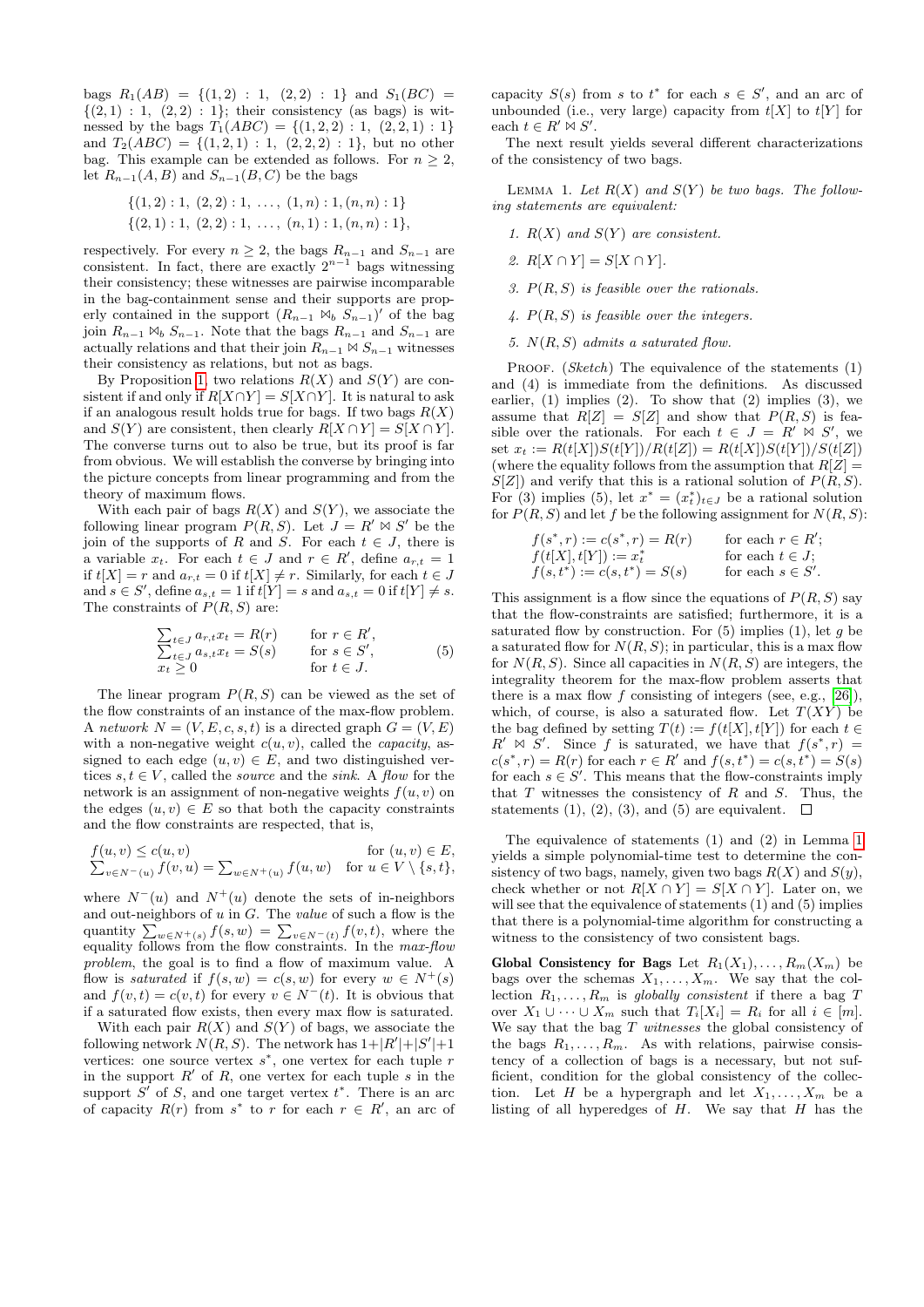local-to-global consistency property for bags if every pairwise consistent collection  $R_1(X_1), \ldots, R_m(X_m)$  of bags over the schemas  $X_1, \ldots, X_m$  is globally consistent. The main structural result of this paper asserts that the acyclic hypergraphs are precisely the hypergraphs for which the local-to-global consistency property for bags holds.

<span id="page-5-2"></span>THEOREM 3. Let  $H$  be a hypergraph. The following statements are equivalent:

- (a) H is an acyclic hypergraph.
- (b) H is a conformal and chordal hypergraph.
- (c) H has the running intersection property.
- $(d)$  H has a join tree.
- (e) H has the local-to-global consistency property for bags.

PROOF.  $(Outline)$  Let  $H$  be a hypergraph. By Theorem [1,](#page-3-0) statements (a), (b), (c), and (d) are equivalent, because these statements express "structural" properties of hypergraphs, i.e., they involve only the vertices and the hyperedges of the hypergraph at hand. So, we only have to show that statement (e), which involves "semantic" notions about bags, is equivalent to (one of) the other three statements. This will be achieved in two steps. First, we show that statement (c) implies statement (e), i.e., if  $H$  has the running intersection property, then  $H$  has the local-to-global consistency property for bags. Second, we show that statement (e) implies statement (b) by showing the contrapositive: if  $H$ is not conformal or  $H$  is not chordal, then  $H$  does not have the local-to-global consistency property for bags.

Step 1. If the hypergraph  $H$  has the running intersection property, then there is a listing  $X_1, \ldots, X_m$  of its hyperedges such that for every  $i \in [m]$  with  $i \geq 2$ , there is a  $j \in [i-1]$  such that  $X_i \cap (X_1 \cup \cdots \cup X_{i-1}) \subseteq X_j$ . Let  $R_1(X_1), \ldots, R_m(X_m)$  be a collection of pairwise consistent bags over the schemas  $X_1, \ldots, X_m$ . By induction on  $i =$  $1, \ldots, m$ , we show that there is a bag  $T_i$  over  $X_1 \cup \cdots \cup X_i$  that witnesses the global consistency of the bags  $R_1, \ldots, R_i$ . The claim is obvious for the base case  $i = 1$ . Assume that  $i \geq 2$ and that the claim is true for all smaller indices. Let  $X :=$  $X_1 \cup \cdots \cup X_{i-1}$  and, by the running intersection property, let  $j \in [i-1]$  be such that  $X_i \cap X \subseteq X_j$ . By induction hypothesis, there is a bag  $T_{i-1}$  over X that witnesses the global consistency of  $R_1, \ldots, R_{i-1}$ . We show that  $T_{i-1}$  and  $R_i$  are consistent by showing that  $T_{i-1}[X \cap X_i] = R_i[X \cap X_i]$  and in-voking Lemma [1.](#page-4-0) After this, we show that if  $T_i$  is a bag that witnesses the consistency of the bags  $T_{i-1}$  and  $R_i$ , then  $T_i$ witnesses the global consistency of  $R_1, \ldots, R_i$ .

Step 2. We have to show that if if  $H$  is not conformal or  $H$  is not chordal, then  $H$  does not have the local-to-global consistency property for bags. We first establish that it is enough to show that certain "minimal" hypergraphs do not have the local-to-global consistency property for bags. Specifically, it is enough to show the following two statements:

- 1. No hypergraph  $H_n = (V_n, \{V_n \setminus \{A_i\} : 1 \leq i \leq n\})$ with  $V_n = \{A_1, \ldots, A_n\}$  and  $n \geq 3$  has the local-toglobal consistency property for bags. Recall that  $H_n$ is not conformal.
- 2. No hypergraph  $C_n = (V_n, \{A_i, A_{i+1}\} : i \in [n]\})$  with  $V_n = \{A_1, \ldots, A_n\}, A_{n+1} := A_1$ , and  $n \geq 4$  has the local-to-global consistency property for bags. Recall that  $C_n$  is not chordal.

The preceding "minimal" non-conformal and non-chordal hypergraphs share the following properties: all their hyperedges have the same number of vertices and all their vertices appear in the same number of hyperedges. Let  $H^* =$  $(V^*, E^*)$  be a hypergraph and let d and k be positive integers. The hypergraph  $H^*$  is called k-uniform if every hyperedge of  $H^*$  has exactly k vertices. It is called d $regular$  if every vertex of  $H^*$  appears in exactly d hyperedges of H. Thus, the "minimal" non-conformal hypergraph  $H_n$  is  $(n-1)$ -uniform and  $(n-1)$ -regular. Likewise, the "minimal" non-chordal hypergraph  $C_n$  is 2-uniform and 2-regular.

Assume that  $H^*$  is a k-uniform and d-regular hypergraph with  $d \geq 2$  and with hyperedges  $E^* = \{X_1, \ldots, X_m\}$ . We construct a collection  $C(H^*) := \{R_1(X_1), \ldots, R_m(X_m)\}\$ of bags and show that the bags in this collection are pairwise consistent but are not globally consistent. This will imply that the local-to-global consistency property for bags fails for the hypergraphs  $H_n$  and  $C_n$  above.

For each  $i \in [m]$  with  $i \neq m$ , let  $R_i$  be the bag over  $X_i$ defined as follows: (a) the support  $R'_i$  of  $R_i$  consists of all tuples  $t: X_i \to \{0, \ldots, d-1\}$  whose total sum  $\sum_{C \in X_i} t(C)$  is congruent to 0 mod d; (b)  $R_i(t) := 1$  for each such  $X_i$ -tuple, and  $R_i(t) := 0$  for every other  $X_i$ -tuple.

For  $i = m$ , let  $R_m$  be the bag over  $X_m$  defined as follows: (a) the support  $R'_m$  of  $R_m$  consists of all tuples  $t: X_m \to$  $\{0, \ldots, d-1\}$  whose total sum  $\sum_{C \in X_m} t(C)$  is congruent to 1  $\mod d$ ; (b)  $R_m(t) := 1$  for each such  $X_m$ -tuple, and  $R_m(t) :=$ 0 for every other  $X_m$ -tuple.

To show that the bags  $R_1, \ldots, R_m$  are pairwise consistent, it suffices (by Lemma [1\)](#page-4-0) to show that for distinct  $i, j \in [m]$ , we have  $R_i[Z] \equiv R_j[Z]$ , where  $Z := X_i \cap X_j$ . In turn, this follows from the claim that for every  $i \in [m]$  and every Ztuple  $t : Z \to \{0, ..., d-1\}$ , we have  $R_i(t) = d^{k-|Z|-1}$ . Indeed, since by  $k$ -uniformity every hyperedge of  $H$  has exactly k vertices, for every  $u \in \{0, \ldots, d-1\}$ , there are exactly  $d^{k-|Z|-1}$  many  $X_i$ -tuples  $t_{i,u,1}, \ldots, t_{i,u,d^{k-|Z|-1}}$  that extend  $t$  and have total sum congruent to  $u \mod d$ . It follows then that  $R_i[Z] = R_j[Z]$  for every two distinct  $i, j \in [m]$ , regardless of whether  $m \in \{i, j\}$  or  $m \notin \{i, j\}$ .

To show that the relations  $R_1, \ldots, R_m$  are not globally consistent, we proceed by contradiction. If  $T$  were a bag that witnesses their consistency, then  $T$  would be non-empty and its support would contain a tuple  $t$  such that the projections  $t[X_i]$  belong to the supports  $R'_i$  of the  $R_i$ , for each  $i \in$ [m]. In turn this means that

$$
\sum_{C \in X_i} t(C) \equiv 0 \mod d, \quad \text{for } i \neq m \tag{6}
$$

$$
\sum_{C \in X_i} t(C) \equiv 1 \mod d, \quad \text{for } i = m. \tag{7}
$$

Since by d-regularity each  $C \in V$  belongs to exactly d many sets  $X_i$ , adding up all the equations in [\(6\)](#page-5-0) and [\(7\)](#page-5-1) gives

<span id="page-5-1"></span><span id="page-5-0"></span>
$$
\sum_{C \in V} dt(C) \equiv 1 \bmod d, \tag{8}
$$

which is absurd since the left-hand side is congruent to 0 mod d and the right-hand side is congruent to 1 mod d.  $\Box$ 

It should be pointed out that the proof of Theorem [1](#page-3-0) in [\[9\]](#page-7-5) has a different architecture than the proof of our Theorem [3.](#page-5-2) In particular, to prove the equivalence between the localto-global consistency property for relations and acyclicity, Beeri et al. make use of Graham's algorithm, which is an algorithm for testing if a given hypergraph is acyclic. More importantly, for every cyclic hypergraph  $H$ , the proof of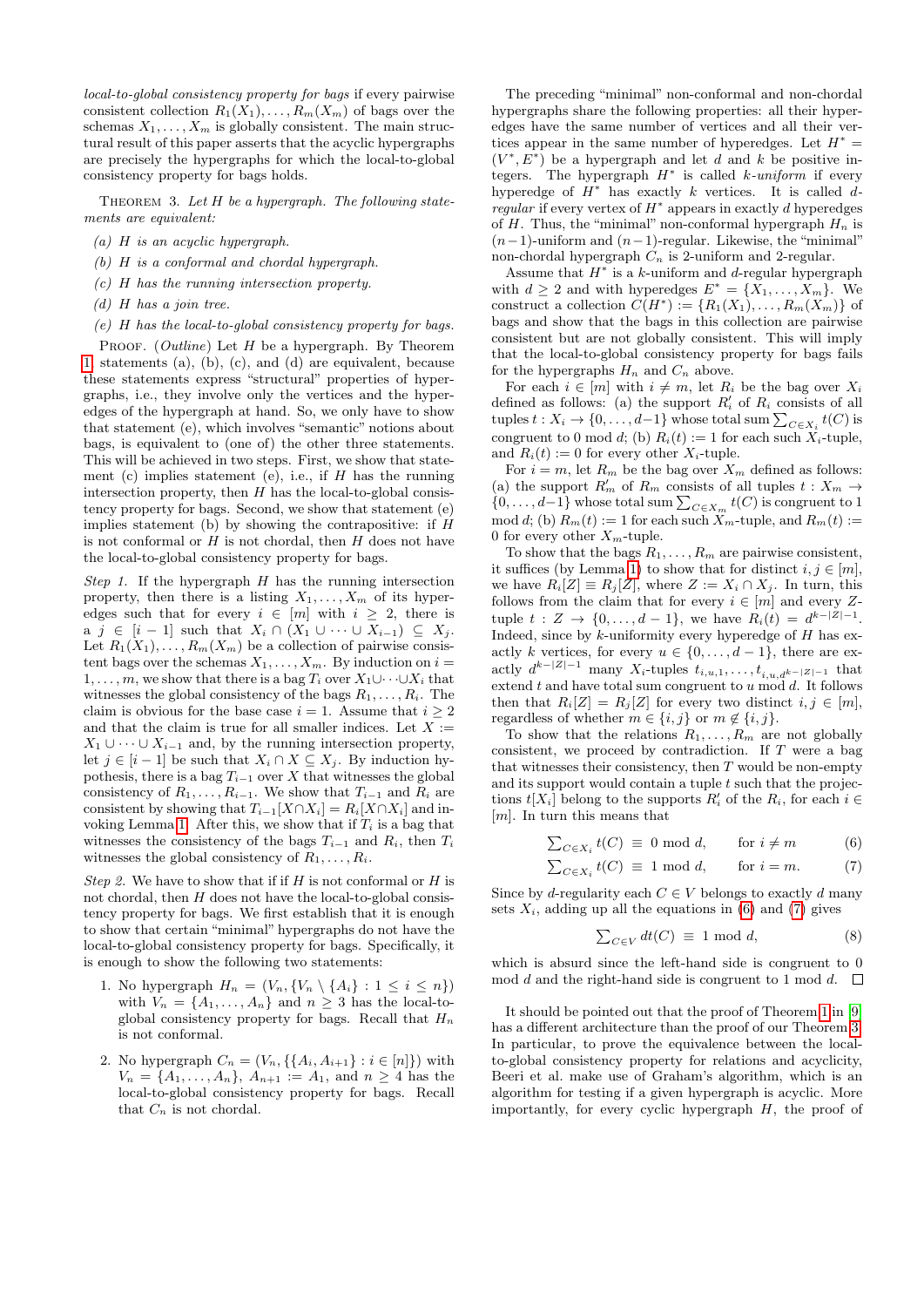Theorem [1](#page-3-0) in  $[9]$  yields a collection of relations over H that are pairwise consistent but not globally consistent; these relations, however, are not pairwise consistent as bags, therefore they cannot be used to prove Theorem [3.](#page-5-2)

As an immediate consequence of Theorems [1](#page-3-0) and [3,](#page-5-2) we obtain the following result.

COROLLARY 1. Let  $H$  be a hypergraph. The following statements are equivalent:

- (a) H has the local-to-global consistency property for relations.
- (b) H has the local-to-global consistency property for bags.

Complexity of Global Consistency for Bags The global consistency problem for bags asks: given a hypergraph  $H =$  $(V, \{X_1, \ldots, X_m\})$  and bags  $R_1, \ldots, R_m$  over H, is the collection  $R_1, \ldots, R_m$  globally consistent? Using an integral version of Carathéodory's Theorem due to Eisenbrand and Shmonin [\[13\]](#page-7-11), we can show that this problem is in NP.

At the end of Section [2,](#page-1-0) we saw that for every fixed hypergraph  $H$ , the global consistency problem for relations over the hyperedges of  $H$  is solvable in polynomial time. As we shall see next, the state of affairs is by far more nuanced for bags. Every fixed hypergraph  $H$  gives rise to the decision problem  $\text{GCPB}(H)$ , which asks: given bags  $R_1, \ldots, R_m$ over  $H$ , is the collection  $R_1, \ldots, R_m$  globally consistent? The next result is a dichotomy theorem that classifies the complexity of all decision problems  $\mathrm{GCPB}(H)$ , where H is a hypergraph.

THEOREM 4. Let  $H = (V, \{X_1, \ldots, X_m\})$  be a hypergraph. Then the following statements are true.

1. If H is acyclic, then  $\mathrm{GCPB}(H)$  is in P.

2. If H is cyclic, then  $\text{GCPB}(H)$  is NP-complete.

PROOF. (*Hint*) The first part of the theorem follows from Lemma [1](#page-4-0) and Theorem [3.](#page-5-2) For the second part of the theorem, NP-hardness is proved via a series of reductions.

We first show the NP-hardness of each of the problems  $GCPB(C_n)$  and  $GCPB(H_n)$ , where  $n \geq 3$ , as follows.

The problem  $\text{GCPB}(C_3)$  generalizes the consistency problem for 3-dimensional contingency tables (3DCT): given a positive integer n and, for each  $i, j, k \in [n]$ , non-negative integers  $R(i, k), C(j, k), F(i, j)$ , is there an  $n \times n \times n$  table of non-negative integers  $X(i, j, k)$  such that  $\sum_{q=1}^{n} X(i, q, k) =$  $R(i,k),\ \sum_{q=1}^{n}X(q,j,k)=C(j,k),\ \sum_{q=1}^{n}X(\dot{i},j,q)=F(i,j)$ for all indices  $i, j, k \in [n]$ ? This problem was shown to be NP-complete in [\[17\]](#page-7-12). To see that  $\text{GCPB}(C_3)$  generalizes the consistency problem for 3DCT, let  $X, Y, Z$  be three attributes with domain [n], and let  $R(XZ)$ ,  $C(YZ)$ ,  $F(XY)$ be the bags given by the three tables  $R(i, k), C(j, k), F(i, j)$ . Therefore,  $\text{GCPB}(C_3)$  is NP-hard. For  $n \geq 4$ , we show that there is a polynomial time reduction from  $\text{GCPB}(C_{n-1})$  to  $GCPB(C_n)$ . As for the problems  $GCPB(H_n)$ , the problem GCPB( $H_3$ ) is NP-hard because  $H_3 = C_3$ ; after this, we show that for every  $n \geq 4$ , there is a polynomial-time reduction from  $\text{GCPB}(H_{n-1})$  to  $\text{GCPB}(H_n)$ .

Finally, if  $H$  is a cyclic hypergraph, then we show that there exists some  $n \geq 4$  such that  $\mathrm{GCPB}(C_n)$  or  $\mathrm{GCPB}(H_n)$ reduces in polynomial time to  $\text{GCPB}(H)$ .  $\Box$ 

Table [1](#page-7-24) compares the structural and algorithmic aspects of global consistency for relations vs. those for bags.

### 4. RELATIONS OVER SEMIRINGS

What do relations and bags have in common? For quite some time, it has been realized that relations and bags can be viewed as different instances of a single generalized concept of a relation in which tuples have "labels" that come from the domain of some algebraic structure.

Ioannidis and Ramakrishnan [\[16\]](#page-7-25) considered relations over labeled systems and studied the query containment problem for relations over such systems. Later on Green, Karvounarakis, and Tannen [\[14\]](#page-7-26) considered relations over semirings and studied the provenance of query answers. A semiring is an algebraic structure of the form  $K = (A, +, \times, 0, 1)$ such that  $(A, +, 0)$  is a commutative monoid,  $(A, \times, 1)$  is a monoid,  $\times$  distributes over +, and  $a \times 0 = 0 \times a = 0$ , for every  $a \in A$ . A semiring K is *positive* if the following two properties hold: (i) if  $a + b = 0$ , then  $a = 0$  and  $b = 0$ ; (ii) if  $a \times b = 0$ , then  $a = 0$  or  $b = 0$  (i.e., K has no zero divisors). If  $K$  is a semiring and  $X$  is a set of attributes, then a K-relation over X is a function  $R: \text{Tup}(X) \to A$ . Thus, relations are B-relations where  $\mathbb{B} = (\{0, 1\}, \vee, \wedge, 0, 1)$ is the Boolean semiring, while bags are N-relations, where  $\mathbb{N} = (\{0, 1, 2, \ldots\}, +, \times, 0, 1)$  is the semiring of non-negative integers with the standard arithmetic operations.

In the PODS 2021 proceedings version of the present paper [\[7\]](#page-7-27), we raised the question of whether or not the results about the global consistency for bags extend to K-relations, where  $K$  is a positive semiring. In particular, does the ana $log$  of Theorem [3](#page-5-2) for K-relations hold, where K is an arbitrary positive semiring? If not, are there broad classes of semirings for which the analog of Theorem [3](#page-5-2) for K-relations holds? Since that time, we have obtained fairly complete answers to these questions that we summarize next; these results will appear in a forthcoming paper.

Our first finding asserts that if  $K$  is an arbitrary positive semiring and  $H$  is a hypergraph such that the local-to-global consistency property for  $K$ -relations holds, then  $H$  must be acyclic. Thus, one of the two directions in Theorem [3](#page-5-2) holds for arbitrary positive semirings. Our second finding, however, reveals that the reverse direction does not hold for arbitrary positive semirings. For this, we consider the semiring  $\mathbb{R}_1 = (\{0\} \cup [1,\infty], +, \times, 0, 1)$  of real numbers that are either 0 or at least 1 and the acyclic hypergraph

$$
H = (\{A, B, C, D\}, \{\{A, D\}, \{B, D\}, \{C, D\}\}).
$$

We show that there are three  $\mathbb{R}_1$ -relations  $T_1, T_2, T_3$  over H that are pairwise consistent but not globally consistent.

According to Proposition [1](#page-2-0) and to Lemma [1,](#page-4-0) both relations and bags have the following property: two relations  $R(X), S(Y)$  (or two bags  $R(X), S(Y)$ ) are consistent if and only if  $R[X \cap Y] = S[X \cap Y]$ . We say that a semiring K has the *inner consistency* property if the preceding property holds for all pairs of K-relations. Our third finding tells that if  $K$  is a positive semiring with the inner consistency property and if  $H$  is an acyclic hypergraph, then the local-to-global consistency property holds for H. Thus, for positive semirings with the inner consistency property, the acyclicity of a hypergraph  $H$  is equivalent to the local-toglobal consistency property for  $H$ . This result provides a common generalization of Theorem [1](#page-3-0) for relations and of Theorem [3](#page-5-2) for bags.

Finally, we identify several different sufficient conditions for a semiring to have the inner consistency property. As a result, we establish that the equivalence between acyclic-